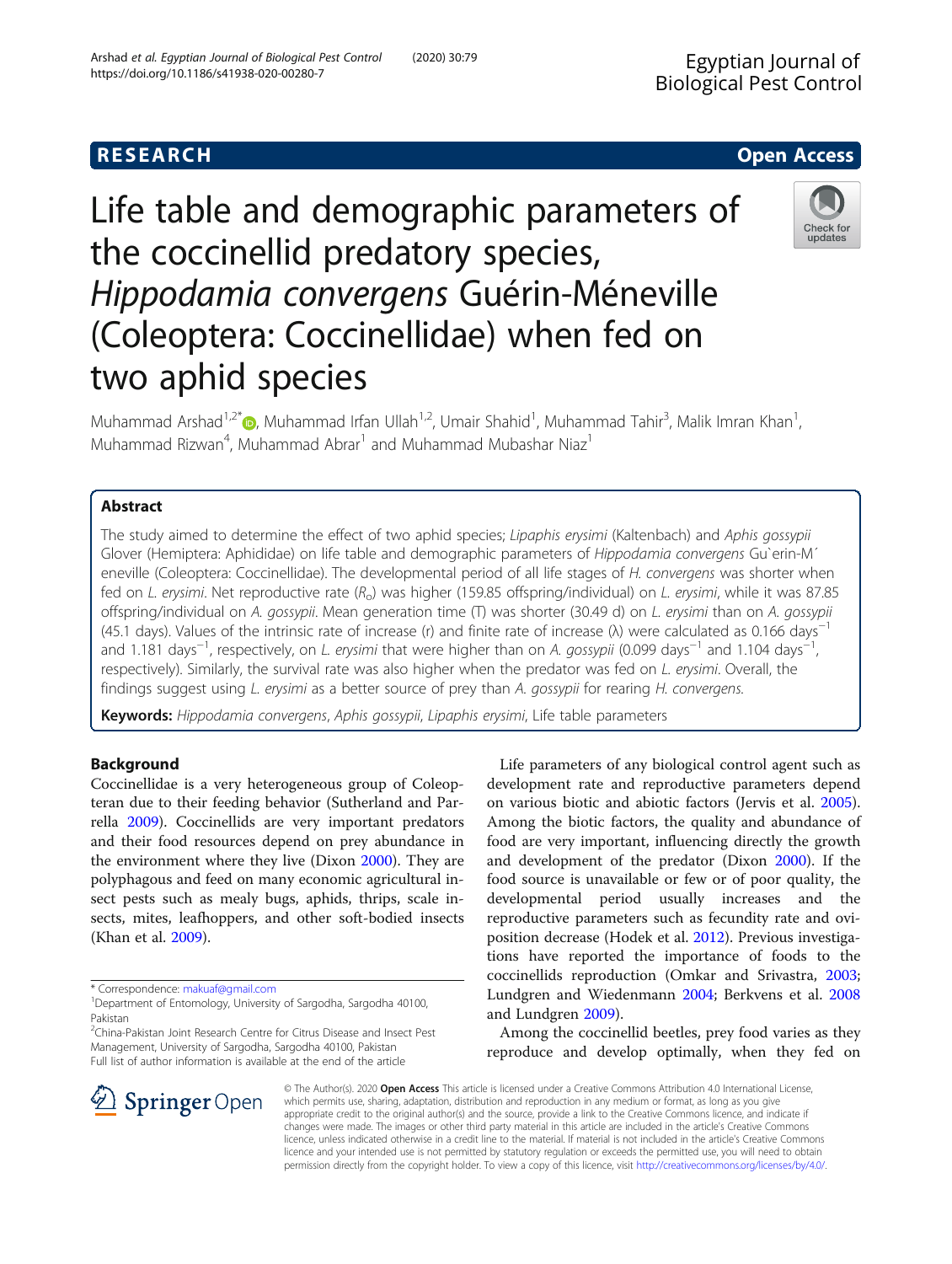<span id="page-1-0"></span>various aphid species (Omkar and Mishra [2005](#page-7-0) and Pervez et al. [2018](#page-7-0)). Aphids are polyphagous insect pests causing economic losses to various agricultural crops (Aslam et al. [2005\)](#page-6-0). Amin et al. [\(2017\)](#page-6-0) reported 17 different host plants of Aphis gossypii in Pakistan. According to Jessie et al. [\(2015\)](#page-7-0), a specialist aphid is more toxic to coccinellid predators than a generalist aphid.

To successfully mass rearing the coccinellids in a biological control program, assessment of their population characteristics, such as growth rate, fecundity, and predation rate is very important (Yu et al. [2013](#page-7-0)). Further, the provision of adequate and nutritional diet is a major concern in the predation potential and biology of coccinellids (De Clercq et al. [2005\)](#page-6-0).

The main objective of this study was to evaluate the effect of two aphid species; Lipaphis erysimi (Kaltenbach) and Aphis gossypii Glover (Hemiptera: Aphididae) on the life table and demographic parameters of the coccinellid predator, H. <sup>c</sup>onvergens under laboratory conditions.

# Materials and methods

The experiment was performed in the Entomology Laboratory at China-Pakistan Joint Research Centre, University of Sargodha, Pakistan.

## Aphid species

The parthenium weed, Parthenium hysterophorus L. (family: Asteraceae) and wheat plant, Triticum aestivum, (Family: Poaceae) were grown in plastic containers (10 cm diameter) at  $25 \pm 2$  °C,  $65 \pm 5$ % RH and a photoperiod of 14:10 (L:D). Plants were irrigated with tap water, and pot weights were recorded twice each day to maintain the soil water contents which were kept the same for both plant species. The nymphs and adults of L. erysimi from wheat plants and A. gossypii from parthenium weed were collected directly from the field, released on the respective host plants and the cultures were maintained up to the 3rd generation.

### Culture of H. convergens

The initial culture of *H. convergens* was initiated by collecting adults from the field and maintained in plastic jars (20 cm length and 15 cm diameter) with an abundant supply of aphid species. The culture was maintained separately on each aphid species. The rearing jars were provided by a crumpled paper to support as an oviposition site. The eggs laid were collected daily, transferred to clean Petri dishes and allowed to hatch. The culture was maintained at the laboratory conditions of  $25 \pm 2$  °C and  $65 \pm 5$ % RH. Newly emerged larvae of *H.*<br>convergens from the stock were the ones used in the convergens from the stock were the ones used in the experiments.

## Life table parameters

To study the pre-imaginal development and survival, groups of about 40 eggs of H. convergens were obtained from the adults reared on the 2 different aphid species that placed separately in clean Petri plates. The egg incubation period was recorded at 12 h intervals. On hatching, larvae were fed on A. gossypii and L. erysimi separately. The experimental unit consisted of falcon centrifuge polypropylene tube (12 cm in length and 3 cm in diameter) containing 1 predator larva and aphid diet that was provided daily. First and second larval instars of H. convergens were provided by 10 1st and 2nd nymphal instars of each aphid species and later larval instars were provided by 20 3rd and 4th instars of each host aphid. Development of larval and pupal durations was recorded at 12 h intervals. The adults of H. convergens were selected from the corresponding experiment with the immature stages. Additional culture was also maintained to harvest a sufficient number of adult females when required. The adult pairs of H. convergens were isolated, and kept in transparent plastic jars containing 1–2 branches of each host plant; dipped in plastic vials containing water. Similarly, the adult pairs were fed daily on L. erysimi and A. gossypii. The laid eggs were separated daily for each couple. Data were recorded daily to determine the fecundity rate and adult longevity. The fecundity rate, developmental duration, adult preovipositional period (APOP), and total APOP based on an age-stage two-sex life table (Chi [1988](#page-6-0)) was determined by using the computer program TWOSEX-MSChart (Chi [2016\)](#page-6-0). Age-specific survival rates and life expectancy were calculated according to Chi and Liu ([1985\)](#page-6-0) and Chi and Su [\(2006](#page-6-0)), respectively.

## Data analysis

The developmental duration and population parameters were calculated using TWOSEX-MSChart program. The bootstrapping technique with 100,000 replications was used to minimize the variation in the

**Table 1** Developmental period (mean  $\pm$  SE) of Hippodamia convergens fed on two aphid species

| Life stages     | n  | A. gossypii      | n  | L. erysimi        |  |
|-----------------|----|------------------|----|-------------------|--|
| Egg incubation  | 40 | $3.15 \pm 0.12a$ | 40 | $2.45 \pm 0.08$ b |  |
| $\vert$ 1       | 38 | $4.03 \pm 0.12a$ | 40 | $2.55 \pm 0.08$ b |  |
| $\sqrt{2}$      | 32 | $5.10 \pm 0.14a$ | 36 | $2.61 \pm 0.09$ b |  |
| $\overline{3}$  | 24 | $5.50 \pm 0.23a$ | 34 | $2.32 \pm 0.07$ b |  |
| $\vert 4$       | 23 | $6.82 \pm 0.19a$ | 32 | $3.81 \pm 0.13b$  |  |
| Pupa            | 23 | $6.82 \pm 0.19a$ | 32 | $4.47 \pm 0.10$ b |  |
| Adult longevity | 22 | $30.6 \pm 0.56$  | 32 | $36.4 \pm 0.50a$  |  |
|                 |    |                  |    |                   |  |

SE was estimated by Bootstrapping (100,000 replications), L1–L4 indicate the larval instar, means sharing similar letters in each row are not significantly different at  $P > 0.05$ ,  $n =$  numbers of individual H. convergens that completed a stage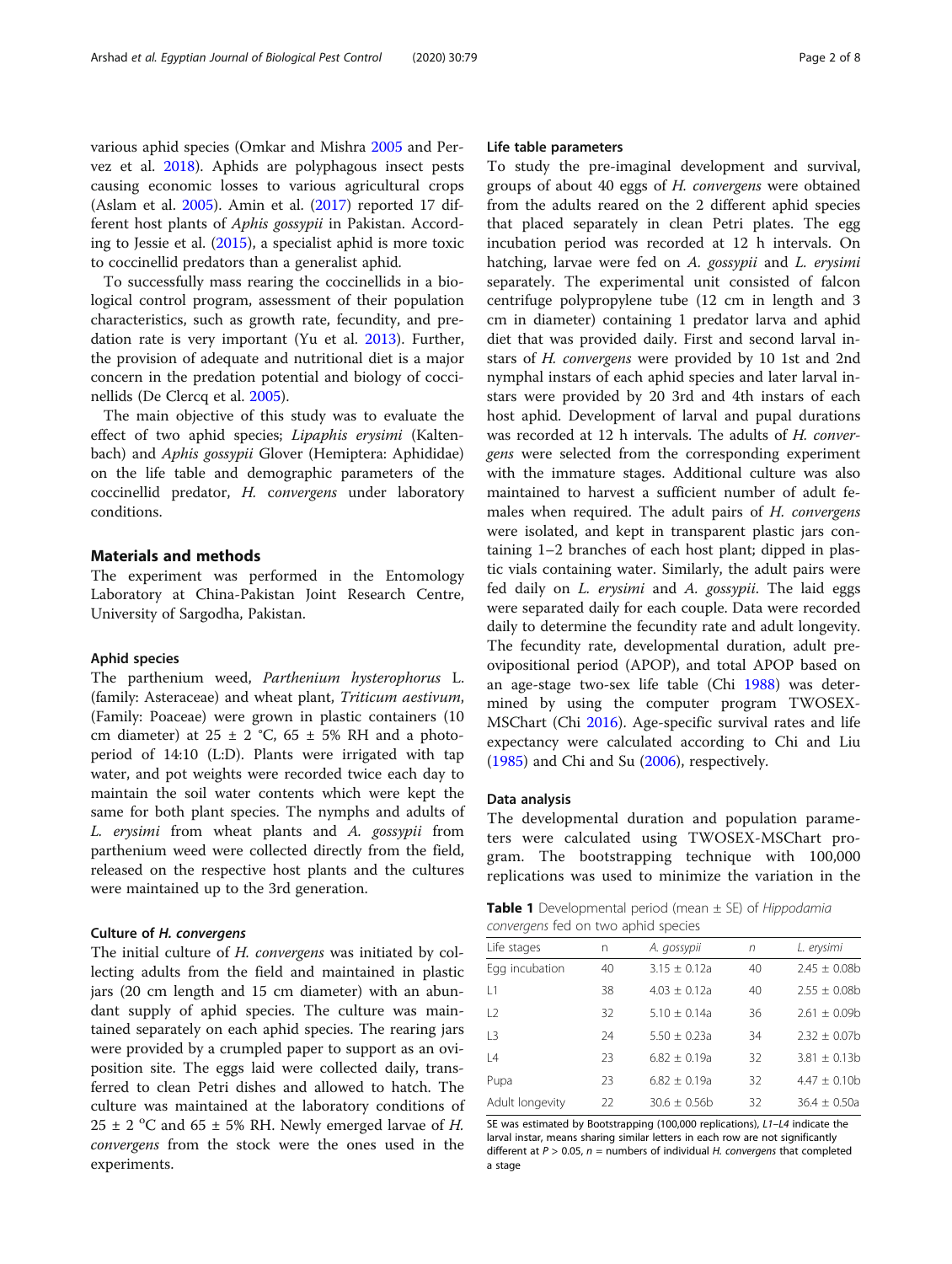<span id="page-2-0"></span>results for calculating the mean and standard error of the population (Efron and Tibshirani [1993](#page-6-0)). Using raw data, the stage mean, age-stage-specific survival rate  $(S_{xi})$ , age-stage reproductive value  $(V_{xi})$ , agestage-specific fecundity  $(f_{xi})$ , age-stage life expectancy  $(E_{x_i})$ , age-specific survival rate  $(l_x)$ , age-specific fecundity  $(m_x)$ , age-specific net maternity  $(l_x m_x)$ , and life table parameters  $(R_{\alpha}$ , net reproductive rate; r, intrinsic rate of increase;  $\lambda$ , finite rate of increase; and T, mean generation time) were calculated. The significant difference between means was estimated using quick paired bootstrapping (paired 1 by 1) function in TWOSEX-MSChart program (Chi [2018\)](#page-6-0).

The age-specific survival rate  $(lx, mx, and R_0)$  was calculated as

$$
l_x = \sum\nolimits_{j=1}^k S_{xj}
$$

$$
m_x = \frac{\sum_{j=1}^k S_{xj} f_{xj}}{\sum_{j=1}^k S_{xj}}
$$

Table 2 Comparison of reproductive and life table parameters (mean ± SE) of Hippodamia convergens fed on two aphid species

| <b>SPLLILS</b>                           |                    |                     |  |  |  |
|------------------------------------------|--------------------|---------------------|--|--|--|
| Parameters                               | A. gossypii        | L. erysimi          |  |  |  |
| APOP                                     | $4.286 + 0.569a$   | $02.60 \pm 0.150$   |  |  |  |
| <b>TPOP</b>                              | $35.78 + 1.094a$   | $20.80 \pm 0.415$ b |  |  |  |
| Oviposition period                       | $15.90 + 0.912h$   | $20.10 \pm 0.766a$  |  |  |  |
| Fecundity                                | $251.0 + 13.27$ b  | $319.7 + 13.32a$    |  |  |  |
| Ro (offspring individual <sup>-1</sup> ) | $87.85 + 19.45h$   | $159.85 + 25.86a$   |  |  |  |
| $T$ (days)                               | $45.10 \pm 0.858a$ | $30.49 \pm 0.442$ b |  |  |  |
| r (days <sup>-1</sup> )                  | $0.099 + 0.005h$   | $0.166 + 0.006a$    |  |  |  |
| $\lambda$ (days <sup>-1</sup> )          | $1.104 + 0.002h$   | $1.181 + 0.007a$    |  |  |  |
|                                          |                    |                     |  |  |  |

SE was estimated by bootstrapping (100,000). Whereas APOP, TPOP, T, r, λ, and Ro represents adult pre-oviposition period, total pre-oviposition period, mean generation time, intrinsic rate of increase, and finite rate of increase, net reproductive rate respectively. Means sharing similar letters in each row are not significantly different at  $P > 0.05$ 

$$
R_o = \sum_{x=0}^{\infty} l_x m_x
$$

Where k denotes the number of stages,  $x = age$  in days,  $j =$  stage,  $R_0$  (net reproductive rate) is the average number of offspring per female during its whole life cycle. It was calculated by the following equation:

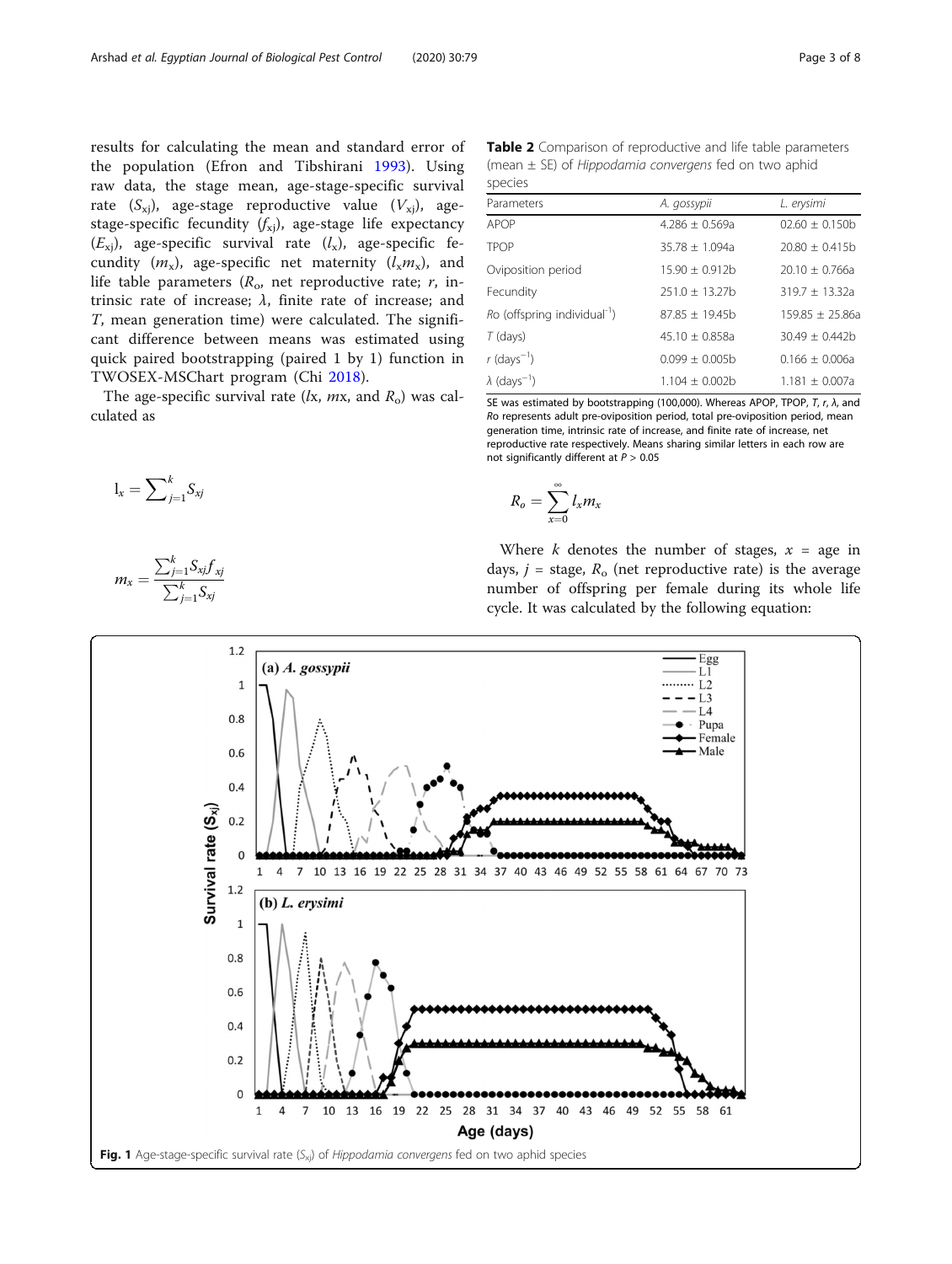<span id="page-3-0"></span>The intrinsic rate of increase (r) (Goodman [1982](#page-6-0)), finite rate of increase  $(\lambda)$ , and mean generation time  $(T)$ was calculated as

$$
\sum_{x=0}^{\infty} e^{-r(x+1)} l_x m_x = 1
$$

$$
\lambda = e^r
$$

$$
T = \ln Ro/r
$$

The life expectancy  $(E_{xi})$  was referred as the expected life of an individual of age  $x$  and stage  $j$  was calculated by the equation suggested by Chi and Su [\(2006\)](#page-6-0):

$$
\mathrm{E}_{x j} = \sum_{i=x}^{\infty} \cdot \sum_{y=j}^{\beta} \mathrm{s}^{'}_{i y}
$$

Where  $\dot{s}_{iv}$  was the probability that individuals of age x and stage  $j$  will survive to age  $i$  and stage  $y$ , and was calculated by assuming  $\acute{s} = 1$ .

The reproductive value  $(V_{xi})$  was calculated by the equation suggested by Tuan et al.  $(2014)$  $(2014)$ :

$$
V_{xj} = \frac{e^{r(x+1)}}{S_{xj}} \sum_{i=x}^{\infty} e^{-r(i+1)} \sum_{y=j}^{\beta} s^{'}_{ij} f_{iy}
$$

# Results and discussion

The developmental period of each stage of H. convergens feeding on two aphid species was presented in Table [1](#page-1-0). The egg incubation period was shorter (2.45 days) in the females fed on L. erysimi than those fed on A. gossypii (3.15 days). The findings are also in similar to Abbas et al. ([2020](#page-6-0)) who reported that incubation period of the coccinellid, Menochilus sexmaculatus fluctuated feeding on different aphid species. Similarly, the developmental period of all four larval instars was shorter when they fed on L. erysimi than on A. gossypii. The pupal period was 4.47 days when the larvae were fed on L. erysimi, which was shorter than those fed on A. gossypii (6.82 days). Adults lived 5.8 days more when fed on *L. erysimi* than on A. gossypii host. Adult pre-ovipositional (APOP) and total pre-ovipositional (TPOP) periods were shorter (2.60 and 20.80 days, respectively), when adults fed on L. erysimi, while they were 4.86 days of APOP and 35.78 days of TPOP in case of fed on A. gossypii (Table [2](#page-2-0)).

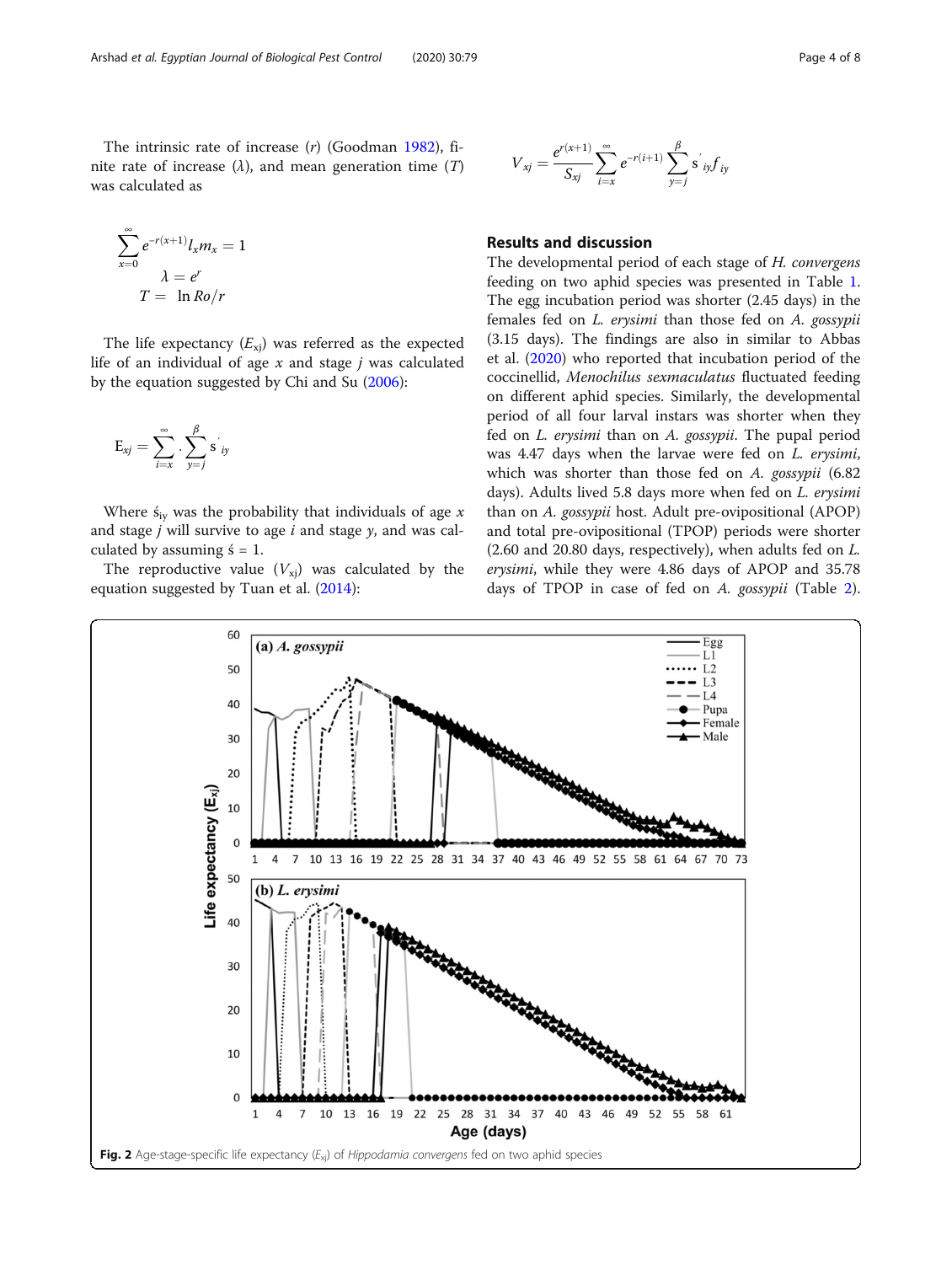<span id="page-4-0"></span>These findings are contradicted with the studies conducted on seven spotted ladybird, Coccinella septempunctata L. that the TPOP beetles was maximum on L. erysimi (Ali and Rizvi [2010](#page-6-0); Farooq et al. [2018\)](#page-6-0). However, these variations in the results could be due to difference in biotic and abiotic factors (Kontodimas and Stathas [2005\)](#page-7-0). The ovipositional period was also longer (20.1 days), when the female fed on  $L$ . erysimi, and 15.9 days in female fed on A. gossypii. However, Farooq et al. ([2018](#page-6-0)) reported maximum ovipositional period of C. septempunctata on L. erysimi. Net reproductive rate  $(R_0)$  of H. convergens varied from 87.85 offspring on A. gossypii to 159.8 offspring on L. erysimi. Mean generation time (T) varied from 45.1 days on A. gossypii to 30.49 days on L. erysimi. Similarly, both of the intrinsic rate of increase (r) and finite rate of increase ( $\lambda$ ) were higher (0.166 and 1.181 days<sup>-1</sup>, respectively), when they fed on *L. erysimi* compared to those fed on *A. govinii* (0.099 days<sup>-1</sup> and compared to those fed on A. gosyypii (0.099 days<sup>-1</sup> and 1.104 days−<sup>1</sup> , respectively) (Table [2\)](#page-2-0).

The performance of H. convergens was assessed by the interactive effects of two aphid species. A. gossypii was less palatable to H. convergens than L. erysimi. Prey quality may influence the longevity, fecundity, and survival of coccinellid (Ghafouri Moghaddam et al. [2016](#page-6-0)). Majerus and Kearns [\(1989](#page-7-0)) reported that quality of prey has a greater impact on the egg incubation and duration of larval instars of the seven spotted ladybird beetle, Coccinella septempunctata L. The development of coccinellids may be affected by the type of prey; food with low-quality delays the development, whereas high-quality or nutritional food promotes the development (Snyder et al. [2000\)](#page-7-0). Obtained results showed that adult longevity of H. convergens was higher when those fed on L. erysimi as compared to A. gossypii. The female longevity was higher than male feeding on both aphid species and the results are comparable with the findings of Sarwar and Saqib ([2010\)](#page-7-0). The findings are also in line with Ali and Rizvi ([2007\)](#page-6-0), who reported that the duration of coccinellid adult was longer on *L. erysimi* than on Macrosiphum rosae (Linnaeus).

Similarly, the female fecundity is also dependent on the quality of host aphid species. In the present study, 319.7 eggs were laid when H. convergens was fed on L. erysimi and 251.0 eggs for those fed on A. gossypii. The prey density may also influence the fecundity rate of coccinellid females. Twenty aphids were provided to each H. convergens adult pair; however, Dehkordi et al. ([2013\)](#page-6-0) reported that the fecundity rate increased by increasing the prey density.

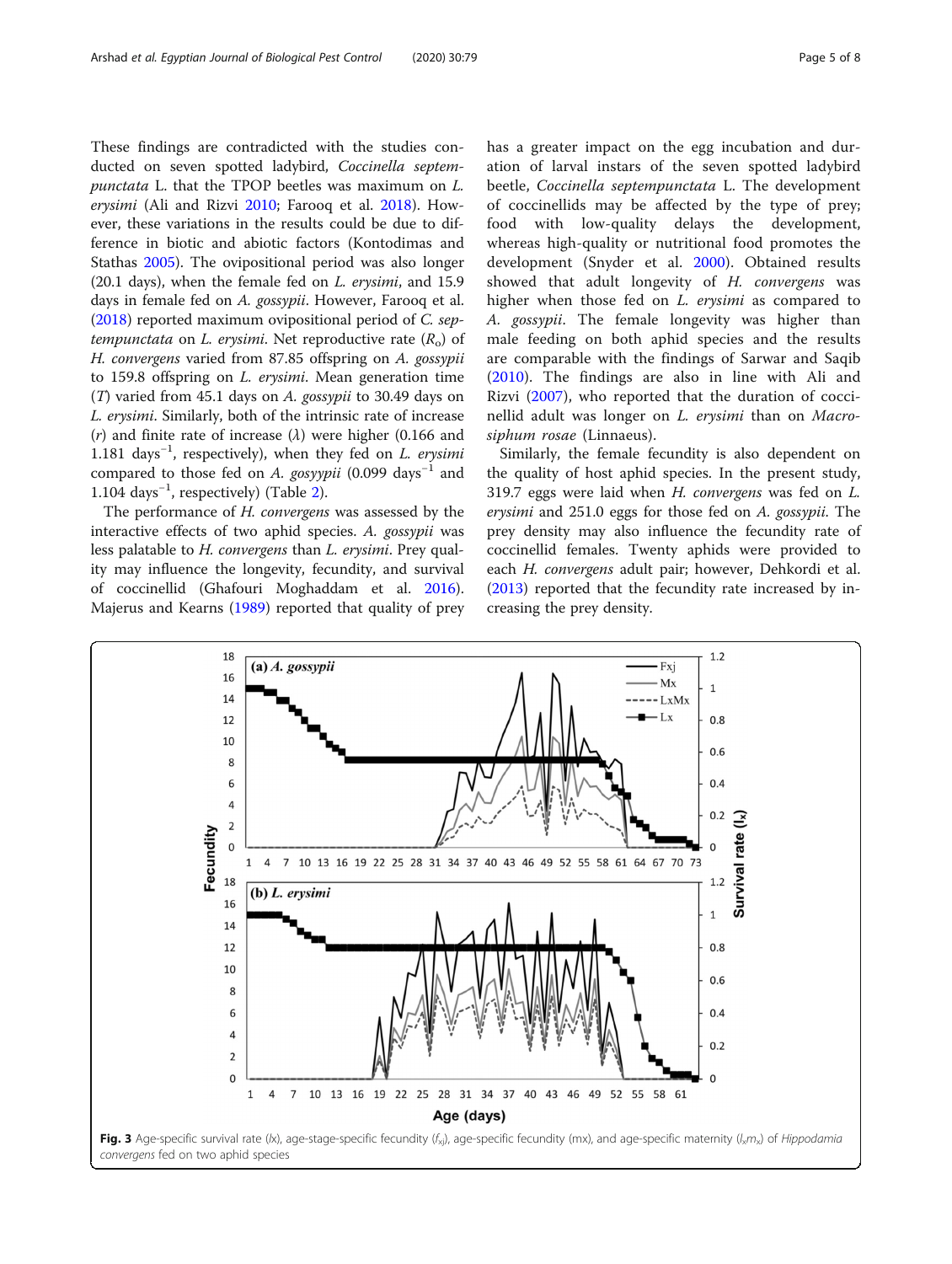<span id="page-5-0"></span>The net reproductive rate  $(R_0)$ , intrinsic rate of increase  $(r)$ , finite rate of increase  $(\lambda)$ , and the survival rate of H. convergens were higher in case of L. erysimi than those fed on A. *gossypii*. The intrinsic rate of increase  $(r)$ is the most valuable parameter in the life table to compare the potential of population growth (Southwood [1966](#page-7-0)). Predators with short pre-ovipositional periods are expected to have a high  $r$  value (Lewontin [1965\)](#page-7-0). In the present study, the r value for H. convergens was 0.099 on A. gossypii and 0.166 on L. erysimi. The r value for coccinellid beetle feeding on A. gossypii was reported as 0.178 by Kontodimas and Stathas [\(2005\)](#page-7-0) and 0.187 by Dehkordi et al. ([2013](#page-6-0)).

The age-stage-specific survival rate  $(S_{xi})$  curves show that the survival rate of H. convergens was higher when fed on L. erysimi (Fig. [1](#page-2-0)). The findings are similar to the study of (Ali and Rizvi [2007](#page-6-0)) C. septempunctata in which maximum developmental rate was recorded on L. erysimi than other aphid species. Thus, the quality of prey affects the developmental rate of both immature and adult stages. The age-stage-specific life expectancy curves  $(E_{xi})$  was illustrated in Fig. [2](#page-3-0). Newly hatched eggs of H. convergens were predicted to live for 45.2 d on L.

erysimi, and 38.78 days on A. gossypii. The life expectancy  $(E_{x_i})$  of an adult male was found longer than for adult females in the case of both host aphid species. The life expectancies of 37.7 for females and 39.08 for males were recorded when fed on *L. erysimi* after 16 and 17 days, respectively and were higher than values recorded for A. gossypii (32.14 for female at 29 days and 36.8 for the male at 27 days) (Fig. [2\)](#page-3-0). The  $E_{xi}$  is that an adult is supposed to live at age x and stage j. The  $E_{xi}$  gradually reduced with the age if there was no stress (Atlihan and Chi  $2008$ ; Bailey et al. [2011](#page-6-0)). The  $E_{xi}$  of same age individuals can be changed, due to difference in the life stages of individuals (Chi and Su  $2006$ ). The  $f_{xi}$  curve showed that H. convergens had a higher fecundity rate on A. gossypii than L. erysimi species; however, the difference was little. The highest age-stage-specific female fecundity curve  $(f_{xi})$  showed that 16.5 eggs on the 45th and 16.4 on the 51st days were produced, when fed on A. gossypii. While 15.3 eggs on the 27th, 16.1 eggs on 37th and 15.2 eggs on 45th days were produced, when female fed on *L. erysimi*. Age-specific survival rate  $(l_x)$  of H. convergens was higher on L. erysimi than A. gossypii host aphid species (Fig. [3\)](#page-4-0).

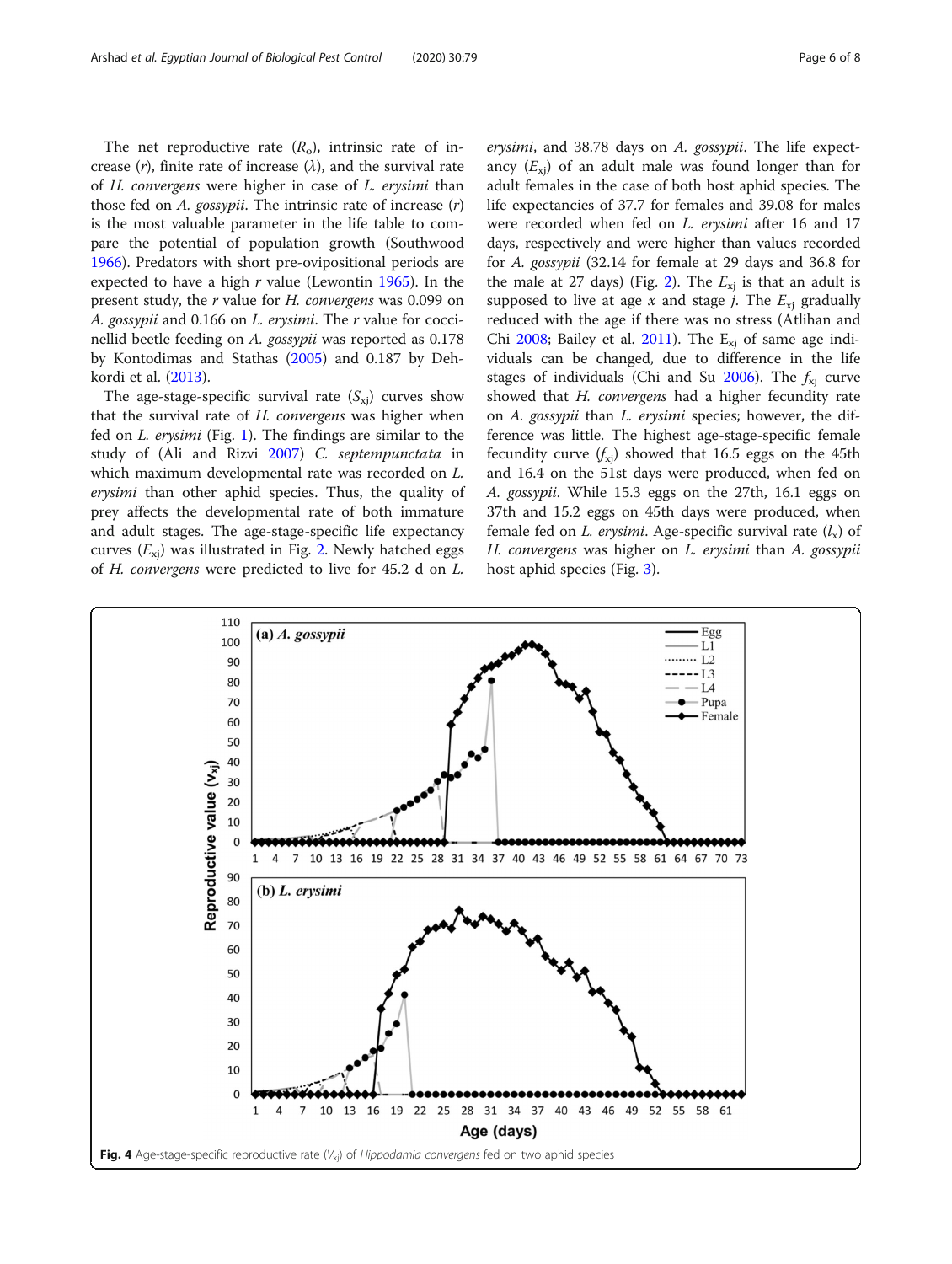<span id="page-6-0"></span>Age-stage-specific reproductive rates  $(V_{xi})$  representing the contribution of an individual of age  $x$  and stage  $j$  to the future population is given in Fig. [4](#page-5-0). The contribution of an adult female of H. convergens to the future population was higher relative to other life stages.  $V_{xi}$ value of adult females was recorded 76.3 after 27 days fed on L. erysimi and 98.2 after 42 days on A. gossypii species (Fig. [4\)](#page-5-0). However, all the biological parameters may be influenced by various biotic and abiotic factors, including the host plant, nature of the prey species, and the environmental conditions. The high-quality food decreases the length of pre-ovipositional period (Omkar and Srivastava, [2003](#page-7-0)) and consumption of highly nutritive food support early ovariole maturation and sustained a longer oviposition period (Honek 1980).

## Conclusion

Conclusively, aphid species influenced the demographic parameters of H. convergens. L. erysimi was a suitable prey than A. gossypii where H. convergens had good development and demographic parameters. The present findings could be useful for mass rearing of H. convergens predator.

#### **Abbreviations**

 $S_{xi}$ : Age-stage-specific survival rate;  $V_{xi}$ : age-stage reproductive value;  $f_{xi}$ : agestage-specific fecundity;  $E_{xi}$ : Age-stage life expectancy;  $I_x$ : Age-specific survival rate;  $m_x$ : Age-specific fecundity;  $l_x m_x$ : Age-specific net maternity;  $R_0$ : Net reproductive rate; r: Intrinsic rate of increase; λ: Finite rate of increase; T: Mean generation time

#### Acknowledgements

The authors are thankful to the Department of Plant Pathology, University of Sargodha, for providing facilities for the experiment.

#### Authors' contributions

M Arshad MI Ullah planned and designed the project and experimental layout. MI Khan, U Shahid, M Abrar, and MM Niaz performed the experiment. M Tahir and M RIzwan performed the statistical analysis. The manuscript was prepared by M Arshad and reviewed by MI Ullah and M Rizwan. All authors read and approved the final manuscript.

#### Funding

There is no funding source to be declared for this study.

#### Availability of data and materials

Data will not be shared

Ethics approval and consent to participate Not applicable

#### Consent for publication

Not applicable

#### Competing interests

The authors declare that they have no competing interests

#### Author details

<sup>1</sup>Department of Entomology, University of Sargodha, Sargodha 40100, Pakistan. <sup>2</sup>China-Pakistan Joint Research Centre for Citrus Disease and Insect Pest Management, University of Sargodha, Sargodha 40100, Pakistan. <sup>3</sup>Department of Entomology, University College of Agriculture and Environmental Sciences, Islamia University Bahawalpur, Bahawalpur 63100, Pakistan. <sup>4</sup>Rice Research Institute, Kala Shah Kaku, Lahore 39020, Pakistan.

## Received: 30 March 2020 Accepted: 3 June 2020 Published online: 23 June 2020

## References

- Abbas K, Zaib MS, Zakria M, Hani UE, Zaka SM, Ain NU (2020) Age-stage, two-sex life table of the Menochilus sexmaculatus (Coccinellidae: Coleoptera) feeding on different aphid species. bioRxiv <https://doi.org/10.1101/2020.01.15.907576>
- Ali A, Rizvi PQ (2007) Development and predatory performance of Coccinella septempunctata L. (Coleoptera: Coccinellidae) on different aphid species. J Biol Sci 7:1478–1483
- Ali A, Rizvi PQ (2010) Age and stage specific life table of Coccinella septempunctata (Coleoptera: Coccinellidae) at varying temperature. World J Agri Sci 6(3):268–273
- Amin M, Mahmood K, Bodlah I (2017) Aphids (Homoptera: Aphididae) infesting medicinal and aromatic plants in the Poonch Division of Azad Jammu and Kashmir, Pakistan. J Anim Plant Sci 27(4):1377–1385
- Aslam M, Razaq M, Akhter W, Faheem M, Ahmad F (2005) Effect of sowing date of wheat on aphid (Schizaphis gramium Rondani) population. Pak Entomol 27:79–82
- Atlihan R, Chi H (2008) Temperature-dependent development and demography of Scymnus subvillosus (Coleoptera: Coccinellidae) reared on Hyalopterus pruni (Homoptera: Aphididae). J Econ Entomol 101(2):325–333
- Bailey R, Chang NT, Lai PY (2011) Two-sex life table and predation rate of Cybocephalus flavocapitis Smith (Coleoptera: Cybocephalidae) reared on Aulacaspis yasumatsui Takagi (Hemiptera: Diaspididae), in Taiwan. J Asia Pac Entomol 14(4):433–439
- Berkvens N, Bonte J, Berkvens D, Tirry L, De Clercq P (2008) Influence of diet and photoperiod on development and reproduction of European populations of Harmonia axyridis (Pallas) (Coleoptera: Coccinellidae). BioControl 53:211–221
- Chi H (1988) Life-table analysis incorporating both sexes and variable development rates among individuals. Environ Entomol 17:26–34
- Chi H (2016) TWO SEX-MSChart: Computer program for age stage, two-sex life table analysis. [http://140.120.197.173/ecology/.](http://140.120.197.173/ecology/)
- Chi H (2018) TWOSEX-MSChart: a computer program for the age-stage, two-sex life table analysis. National Chung Hsing University, Taichung, Taiwan, (<http://140.120.197.173/Ecology/Download/Twosex-MSChart.zip>) (accessed 23 Mar 2020).
- Chi H, Liu H (1985) Two new methods for the study of insect population ecology. Bull Inst Zool Acad Sin 24:225–240
- Chi H, Su HY (2006) Age-stage, two-sex life tables of Aphidius gifuensis (Ashmead) (Hymenoptera: Braconidae) and its host Myzus persicae (Sulzer) (Homoptera: Aphididae) with mathematical proof of the relationship between female fecundity and the net reproductive rate. Environ Entomol 35:10–21
- De Clercq P, Bonte M, Van Speybroeck K, Bolckmans K, Deforce K (2005) Development and reproduction of Adalia bipunctata (Coleoptera: Coccinellidae) on eggs of Ephestia kuehniella (Lepidoptera: Phycitidae) and pollen. Pest Manag Sci 61(11):1129–1132
- Dehkordi SD, Sahragard A, Hajizadeh J (2013) The effect of prey density on life table parameters of Hippodamia variegata (Coleoptera: Coccinellidae) fed on Aphis gossypii (Hemiptera: Aphididae) under laboratory conditions. ISRN Entomol 2013:1–7
- Dixon AFG (2000) Insect predator–prey dynamics: Ladybird beetles and biological control. Cambridge University Press, Cambridge
- Efron B, Tibshirani RJ (1993) An introduction to the bootstrap. J Am Stat Assoc 89:436
- Farooq M, Shakeel M, Iftikhar A, Shahid MR, Zhu X (2018) Age-stage, two-sex life tables of the lady beetle (Coleoptera: Coccinellidae) feeding on different aphid species. J Econ Entomol 111(2):575–585
- Ghafouri Moghaddam M, Golizadeh A, Hassanpour M, Rafiee-Dastjerdi H, Razmjou J (2016) Demographic traits of Hippodamia variegata (Goeze)(Coleoptera: Coccinellidae) fed on Sitobion avenae Fabricius (Hemiptera: Aphididae). J Crop Protec 5:431–445
- Goodman D (1982) Optimal life histories, optimal notation, and the value of reproductive value. Am Nat 119(6):803–823.
- Hodek I, Van Emden HF, Honˇek A (2012) Ecology of Coccinellidae. Wiley-Blackwell, Dordrecht
- Honek A (1980) Population density of aphid at the time of settling and ovariole maturation in Coccinella septempunctata (Coleoptera: Coccinellidae). Entomophaga 23:213–216
- Jervis MA, Copland MJW, Harvey JA (2005) The life cycle. In: Jervis MA (ed) Insects as Natural Enemies: A Practical Perspective. Springer, pp 73–165